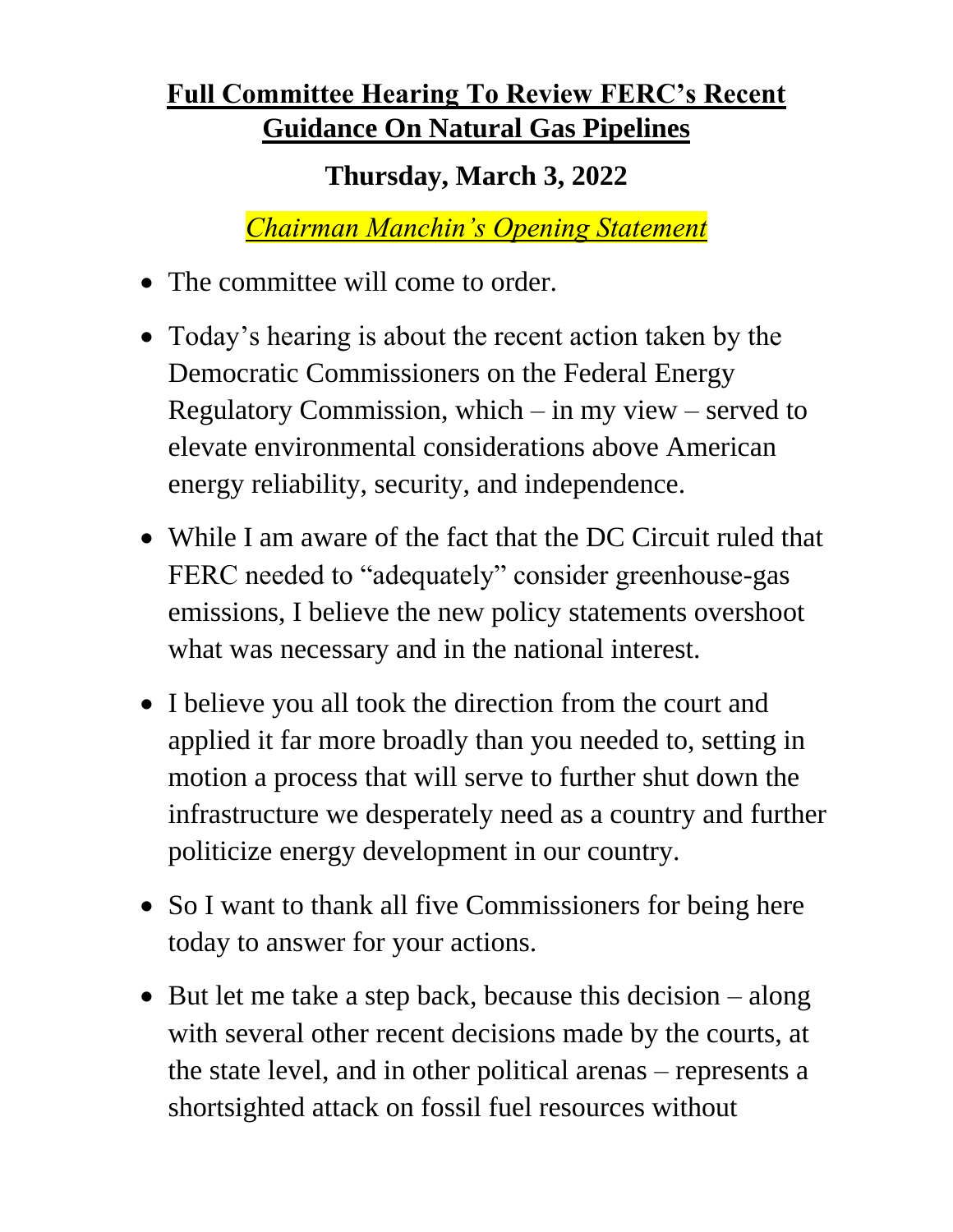recognizing the heavy lifting they have done and continue to do – and the integral role they play in our economy going forward.

- In my view, there is an effort underway by some to inflict death by a thousand cuts on the fossil fuels that have made our energy reliable and affordable while also providing us countless products and a vast strategic advantage over our adversaries and to the benefit of our allies and trade partners.
- I have consistently fought back against anything that puts our economy and energy security at risk under normal circumstances – something we all agree on – but we are now in a time of war, given Russia's invasion of Ukraine, a freedom-seeking country.
- This is, in many ways, an energy war.
- And we need to treat it with that kind of gravity.
- I tell you, in my lifetime, the only other time I've been this concerned was as a teenager during the Cuban missile crisis.
- I say that because I know what it can escalate to when we're dealing with nuclear weapons states.
- We can't take this seriously enough.
- So to deny or put up barriers to natural gas projects and the benefits they provide while Putin is actively and effectively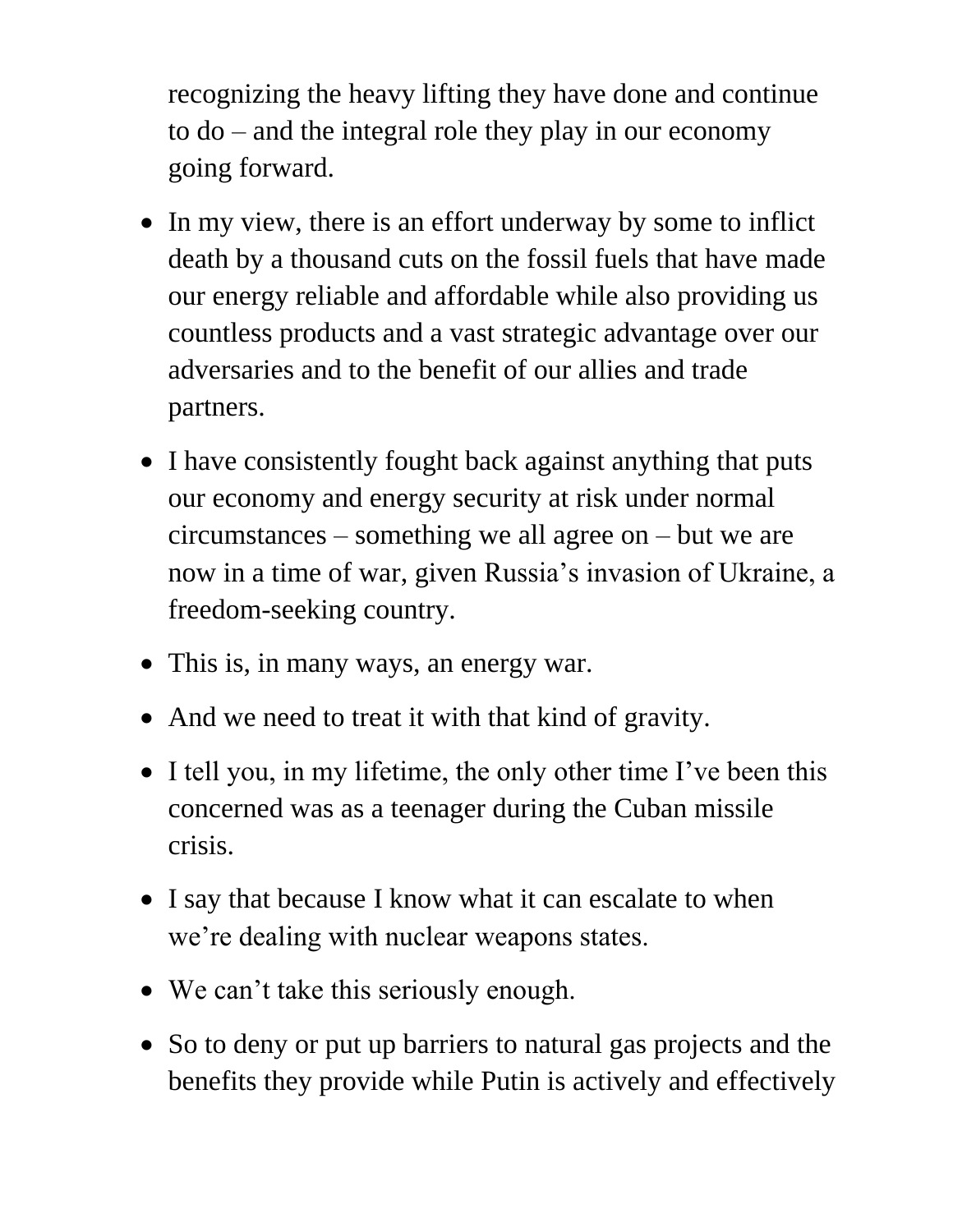using energy as an economic and political weapon against our allies is just beyond the pale.

- If we could actually get natural gas infrastructure built, it would not only help with the energy transition here at home, it would also help keep costs down for American families, create good paying jobs, and strengthen our ability to use energy as a geopolitical tool to fight for our values abroad and support our strategic partners.
- But it's not just the infrastructure we need, we also have to increase our domestic production or we will squander this opportunity to help ourselves and others.
- While the international effort to displace some Russian oil through release of strategic petroleum reserves is warranted, it's not a long term fix.
- We sit on an ocean of energy in West Virginia with nearly 214 trillion cubic feet of untapped natural gas in the Appalachian Basin, a resource that is even greater when considering the rest of the United States' reserves.
- But we can't get our abundant natural gas out of West Virginia with the roadblocks being placed in the way of these project developers, and the impacts are felt by the construction workers and energy communities who need the jobs and tax revenues. That's just ridiculous.
- We've tapped into these resources efficiently with nationwide production of natural gas reaching 34.1 trillion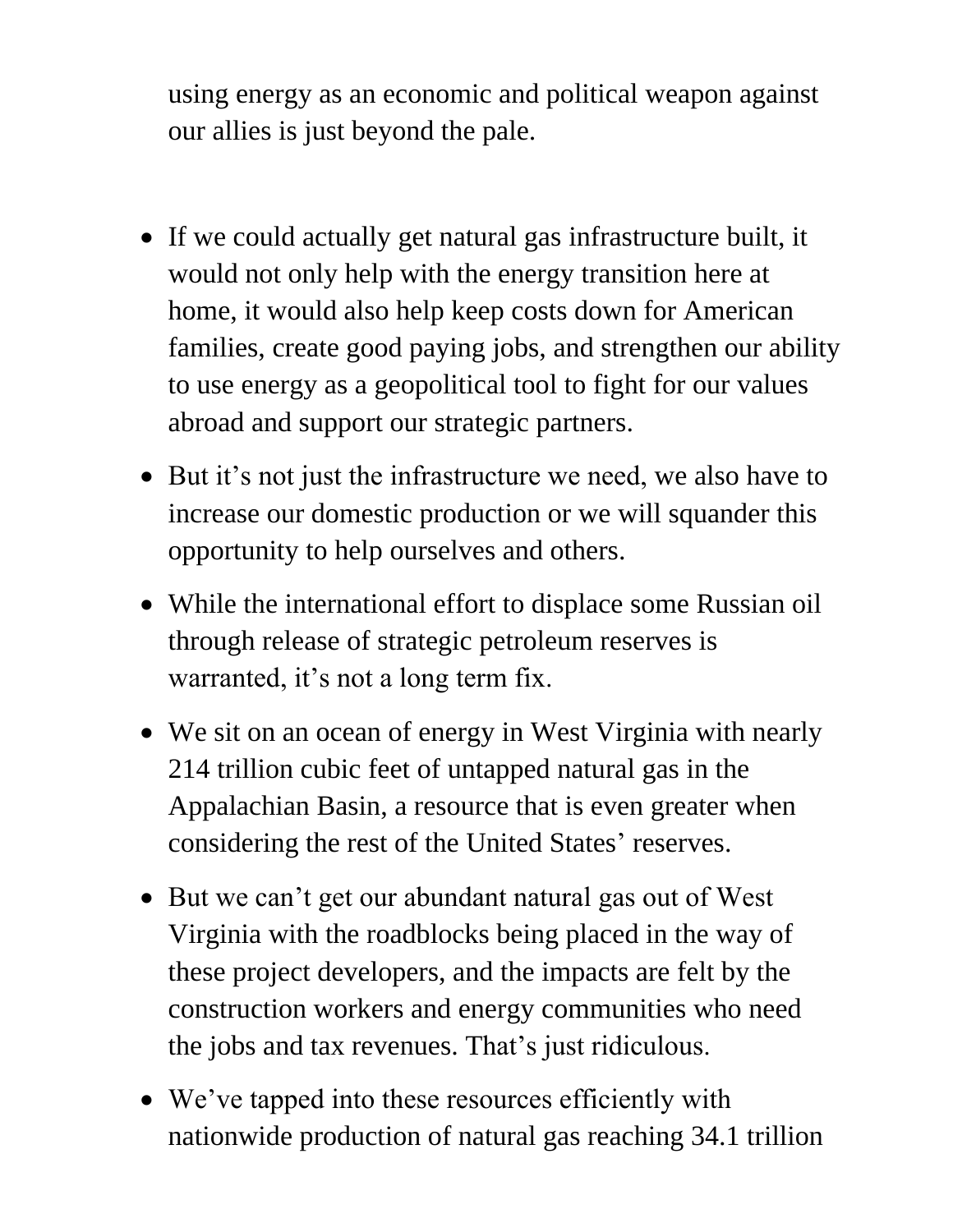cubic feet in 2021, almost a 50 percent increase from a decade before.

- Our crude oil production hit a high in 2019 with 12.3 million barrels per day being produced, more than doubling since 2011.
- However, since then crude oil production has fallen almost 9 percent to 11.2 million barrels per day in 2021.
- I understand that part of that is the impact of the pandemic, but while demand has ramped back up, production has not.
- That has driven up prices, but what is maddening is that we're prolonging the high price pain with unnecessary regulatory uncertainty and short-sighted actions like the ones FERC took two weeks ago.
- I understand that projections of both crude oil and natural gas are expected to grow in the short term, but that is heavily dependent on favorable policies to allow for their efficient development.
- Our issue is certainly not a shortage of energy resources it's a lack of support for their responsible development and transport, but we also need industry to step up to the plate and start producing instead of prioritizing their profits over the good of the country.
- It makes no sense at all for us to continue importing energy from Russia while they are attacking a friendly nation seeking democracy, nor does it make sense for us to call on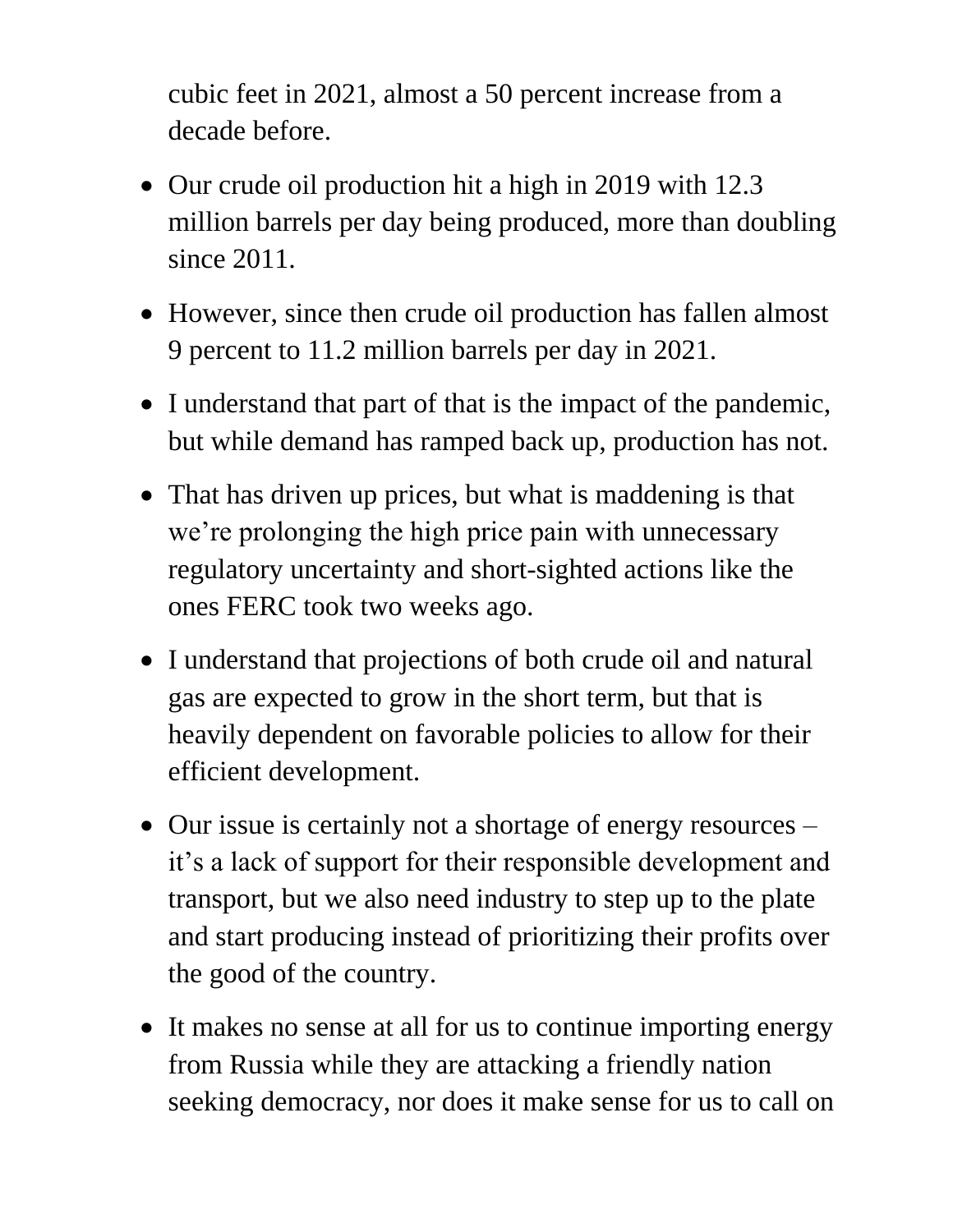other countries to increase production when we're not willing to do so ourselves, despite our abundant resources.

- We can't bring a knife to a gun fight or in this case, an energy war.
- I stood by the new Administration when they called for a pause on the federal leasing programs last year.
- But the time for pausing has come and gone, and despite a court ruling saying the same, the Administration continues to drag its feet when it comes to leasing on federal lands and in federal waters.
- And let me be clear I am in no way saying that we should throw our efforts on climate change to the wayside.
- Without continuing to use all of our energy resources in the cleanest way possible, we will simply lose an ability to compete globally as other countries plow ahead with their own plans for fossil development.
- The oil and gas we produce is cleaner than what we're importing from Russia.
- Our allies should take note, and work with us to advance the technologies – like carbon capture, utilization, and sequestration and clean hydrogen – that will strengthen our energy security and reduce global emissions.
- We also need to be deploying the technologies that already exist that would both reduce our own methane emissions while also getting more product to market.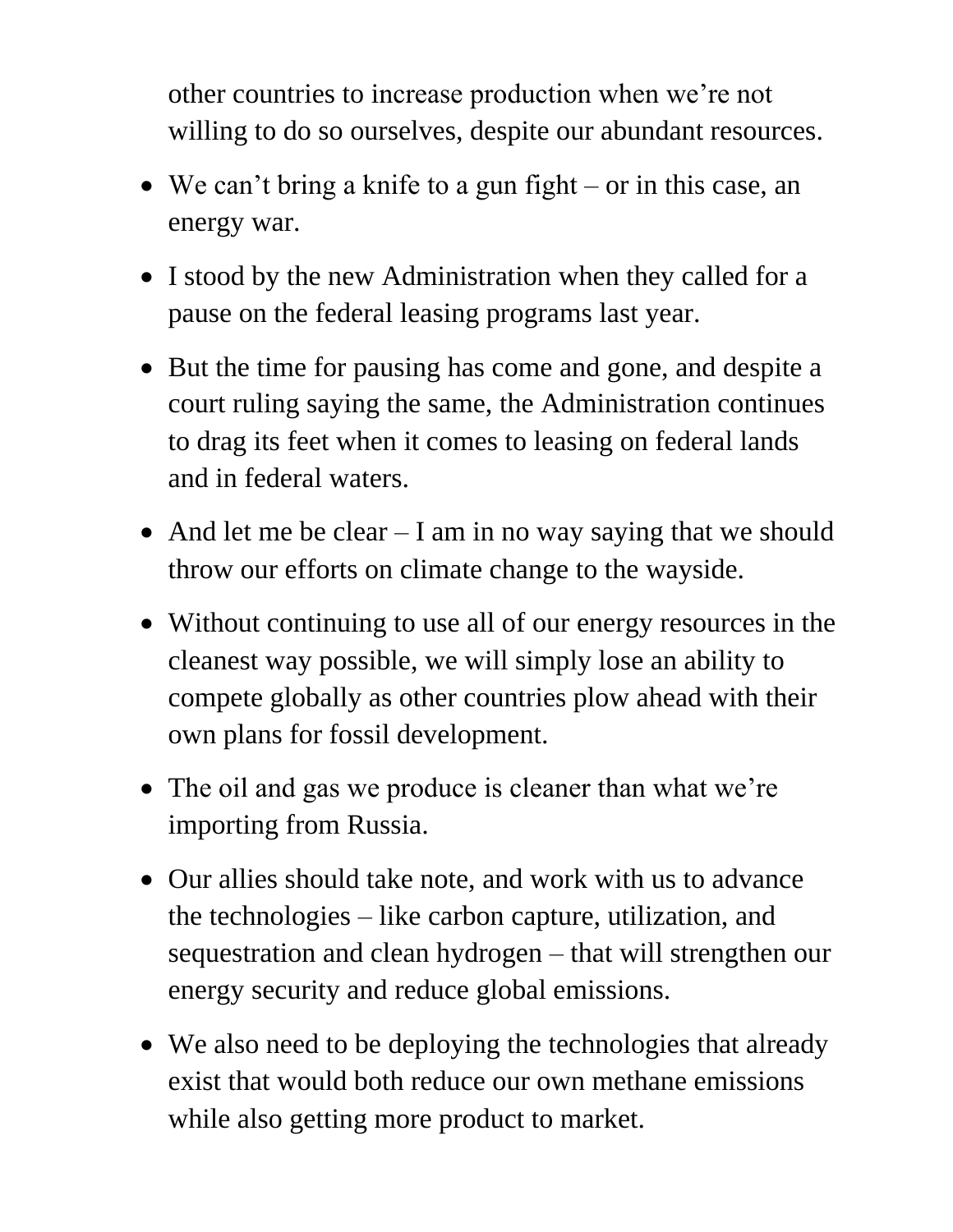- For the next several decades, fossil fuels will be part of our energy mix and I'm committed to the United States leading the world in the development and use of energy technologies that will allow us to produce and use fossil fuels in the cleanest possible way while we are ramping up zero carbon alternatives like nuclear, energy storage, and hydrogen.
- With that, let me get back to FERC.
- You permit natural gas infrastructure, including LNG export facilities.
- As such, you all have a big role to play when it comes to all of these issues pertaining to energy security and reliability and any action you take has implications.
- I strongly disagree with the decision to put a new policy statement with these huge potential ramifications into effect before an opportunity for comment.
- Putting "interim" on the title is misleading this went into full effect two weeks ago and the American people deserve transparency behind what you are doing.
- These actions and the arbitrary lines drawn within them suggest a political agenda that the Democratic majority of FERC has gone overboard with rushing forward.